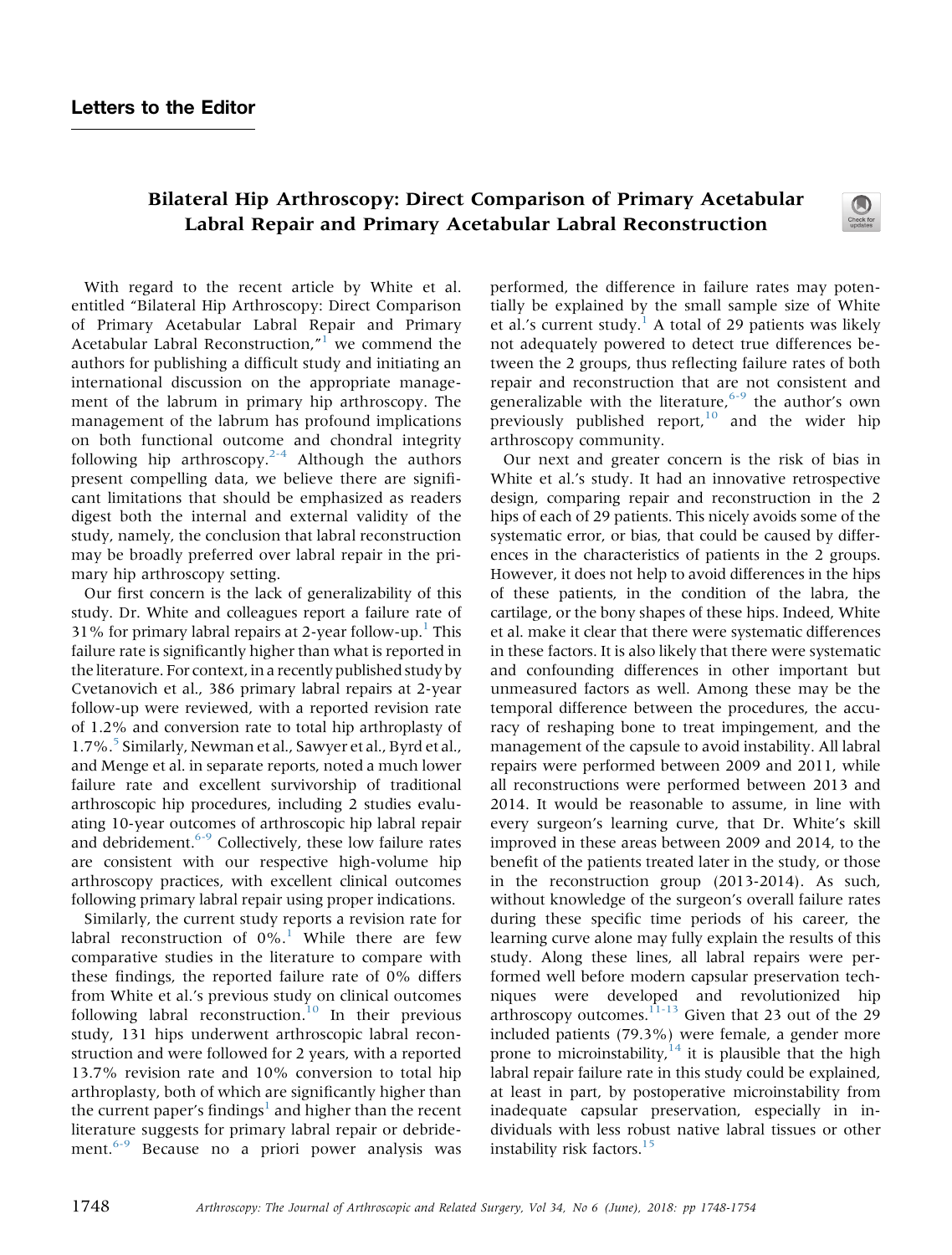In addition, the subjectivity of a surgical failure in this study increases the risk for both surgeon and selection bias. In this study, the surgeon ultimately decides a surgical failure, as defined solely by revision rate. As stated by White et al. in the Limitations section of their study, $\frac{1}{1}$  $\frac{1}{1}$  $\frac{1}{1}$  "there is potential for personal bias toward one procedure versus the other on the part of the surgeon that cannot be measured." As surgeons, we have the ability to navigate or influence our patients in the decision-making process, often unintentionally, toward certain procedures through our own bias or opinions. A recent study in patients with persistent low back pain found 89% of negative beliefs were learned from health care providers.<sup>[16](#page-2-0)</sup> It is therefore possible that surgeon preference for one procedure over another may bias treatment decisions and patient outcomes, raising questions as to the study's internal validity. Further, the propensity to undergo revision surgery (i.e. to be designated as a failure) is likely to be systematically different in the 2 groups: we suggest that patients and their surgeons are more likely to decide to revise a painful hip with a repaired labrum to a reconstruction than to do the same in a hip that has already failed a reconstruction. These examples illustrate the high risk of bias in White et al.'s study. Many of these known and unknown confounders appear to work in the direction of exaggerating the benefit of reconstruction and erroneously diminishing the benefit of labral repair. We believe that these factors could account for the observed data if the truth is that there is no difference between reconstruction or repair, or even if reconstruction is in fact inferior.

As high-volume hip arthroscopists, we know that labral reconstruction is an excellent procedure, and it is frequently performed in our respective practices. However, this procedure is not without significant risk. Originally developed for revision settings and select primary cases with labral ossification or hypopla- $sia, \frac{3,17,18}{ }$  $sia, \frac{3,17,18}{ }$  $sia, \frac{3,17,18}{ }$  it is our opinion that labral reconstruction may be unsafe in primary situations when a labral repair may suffice. $3$  Biomechanically, there are inherent disadvantages to labral reconstruction. First, at time zero, a labral reconstruction construct inherently reproduces only 66% of the normal distractive stability of a native hip.[19](#page-0-0) This predisposition to instability may be compounded by the fact that labral reconstruction frequently requires (1) significant acetabular rim resection, which may iatrogenically create a setting of borderline or frank dysplasia from a previously normal acetabular socket; and (2) more capsular disruption than typical labral repair procedures, thereby preventing or limiting adequate capsular repair. $^{20}$  $^{20}$  $^{20}$  Additionally, labral reconstruction is a technically difficult procedure that requires longer operative times and traction times compared with labral repair, thereby predisposing patients to possible traction-related complications and

neuropraxias at a greater rate than labral repair procedures. $^{21}$  $^{21}$  $^{21}$  Lastly, it is notable that patients undergoing labral reconstruction in the primary setting often have poor options short of total hip arthroplasty in the revision setting, particularly due to extensive disruption of the native labrum and capsule. Unfortunately, this can create a significant problem in our younger patients, one that we fear may become more evident in the future as many of these short-term outcome cohorts reach mid and long term.

At the current time, there are no mid- or long-term studies on labral reconstruction. As stated above, White et al. have previously alluded to a 10% hip arthroplasty rate, $10$  which is a much higher rate than what we experience in our respective practices following primary labral repair.<sup>5,21</sup> Although this result could be explained by the inherent practice biases seen in hip surgeons performing both arthroscopic and arthroplasty procedures, it does question the long-term durability of allograft tissue used in a labral reconstruction as compared with labral repair, especially in a younger patient population.

Finally, no discussion of this topic is complete without mentioning some of the economic factors that have shaped this debate. Labral reconstruction is typically performed with allograft tissue and often involves double the number of anchors compared with labral repair.<sup>[20](#page-0-0)</sup> Additionally, due to increased complexity, both operative times and hospital length of stay may be longer than primary labral repair procedures. Such factors not only limit the cost-effectiveness of the procedure<sup>[22](#page-0-0)</sup> but also potentially expose it to sponsor bias.<sup>[23](#page-0-0)</sup>

In summary, we commend Dr. White and his colleagues for pushing the boundaries in hip arthroscopy and challenging us to think differently. We believe that labral reconstruction has a place in revision surgery and in primary surgery when the labrum is irreparable, such as labral hypoplasia or ossification. However, we are inclined to think that in the primary treatment of most labral tears, native labral tissue is likely to function better and last longer in our patients than allograft tissue. Until we have unbiased and generalizable evidence from a randomized controlled trial, we recommend the continued use of labral repair in most primary surgery.

#### Sanjeev Bhatia, M.D.

Hip Arthroscopy and Joint Preservation Center, Cincinnati Sports Medicine and Orthopaedic Center-Mercy Health, Cincinnati, Ohio, U.S.A.

Michael B. Ellman, M.D. Hip Preservation Center, Panorama Orthopedics and Spine Center, Golden, Colorado, U.S.A.